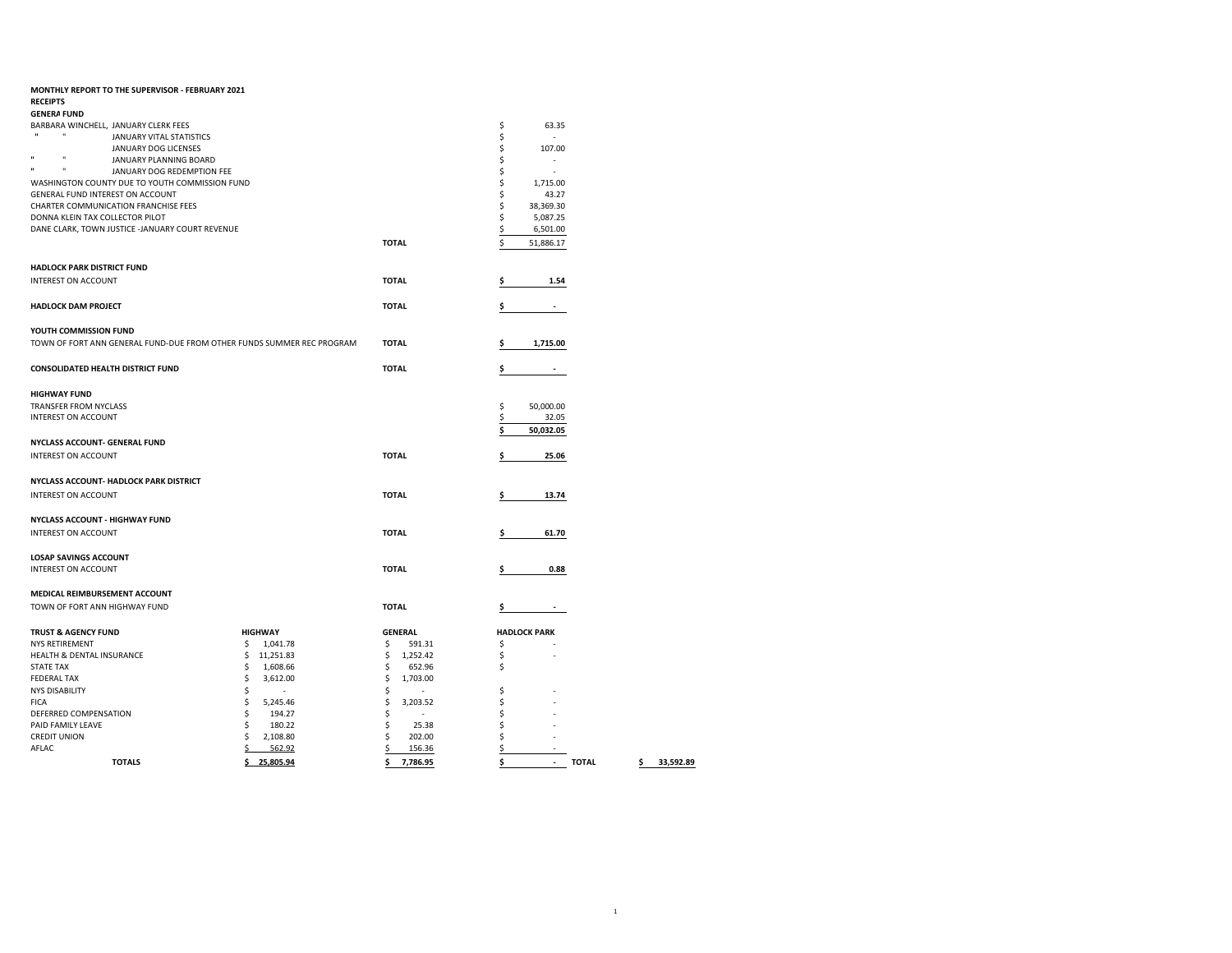| GENERAL FUND                                               |              |                          | <b>HIGHWAY FUND-TW (DA)</b>    |    |           |
|------------------------------------------------------------|--------------|--------------------------|--------------------------------|----|-----------|
| STATE COMPTROLLER - STATE SHARE OF JUSTICE COURT REVENUE - |              | 4,274.00<br>\$           | ABSTRACT                       | \$ | 15,155.18 |
| PAYROLL                                                    |              | \$21,214.85              | <b>HEALTH INSURANCE</b>        | \$ | 10,830.71 |
| <b>TOWN SHARE FICA</b>                                     |              | 1,601.76<br>Ŝ.           | PAYROLL                        | Ś  | 35,267.88 |
| TOWN BOARD EXPENSE                                         |              |                          | TOWN SHARE FICA                |    | 2,622.73  |
| SUPERVISORS EXPENSE                                        |              | \$<br>241.38             |                                |    | 63,876.50 |
| CENTRAL COMMUNICATIONS                                     |              | \$<br>318.28             |                                |    |           |
| ATTORNEY EXPENSE                                           |              | \$<br>744.00             | <b>HIGHWAY FUND-OV (DB)</b>    |    |           |
| MISC PAYROLL EXPENSE                                       |              | \$<br>$\sim$             | ABSTRACT                       | Ś  |           |
| JUSTICE COURT EXPENSE                                      |              | \$<br>700.36             | <b>TOTAL</b>                   | Ś  | 63,876.50 |
| TOWN CLERK EXPENSE                                         |              | \$<br>$\sim$             |                                |    |           |
| TAX COLLECTOR                                              |              | Ś<br>384.43              |                                |    |           |
| PAYMENTS ON FIRE PROTECTION                                |              | \$199,390.00             |                                |    |           |
| <b>CENTRAL PRINTINGS</b>                                   |              | 2,525.46<br>\$           | <b>TRUST &amp; AGENCY FUND</b> |    |           |
| SAFETY INSPECTION EXPENSE                                  |              | \$                       | <b>STATE TAX</b>               | \$ | 2,261.62  |
| PLANNING BOARD EXPENSE                                     |              | \$<br>120.00             | AFLAC                          | \$ |           |
| TRANSFER TO NYCLASS                                        |              | Ś                        | <b>FEDERAL TAX</b>             | Ś  | 5,315.00  |
| AMBULANCE SERVICES                                         |              | Ś                        | <b>NYS DISABILITY</b>          | Ś  |           |
| DUE TO YOUTH COMMISSION FUND                               |              | \$<br>1,715.00           | <b>HEALTH INSURANCE</b>        | Ś  | 12,504.25 |
| <b>FUEL MANAGEMENT</b>                                     |              | Ś                        | <b>CREDIT UNION</b>            | Ś  | 2,310.80  |
| DOG CONTROL                                                |              | \$<br>425.00             | <b>RETIREMENT</b>              | Ś  | 1,633.09  |
| <b>STREET LIGHTS</b>                                       |              | 260.82                   | NYS DEFERRED COMP              |    | 194.27    |
| HIGHWAY SUPERINTENDENT EXPENSE                             |              | Ŝ<br>280.00              | <b>FICA</b>                    |    | 8,448.98  |
| DISABILITY INSURANCE                                       |              | Ŝ                        | <b>TOTAL</b>                   |    | 32,668.01 |
| <b>HEALTH INSURANCE</b>                                    |              | Ś<br>1,132.10            |                                |    |           |
| <b>BUILDINGS EXPENSE</b>                                   |              | 3,702.00                 |                                |    |           |
|                                                            |              | \$239,029.44             |                                |    |           |
| <b>HADLOCK PARK DISTRICT</b>                               |              |                          |                                |    |           |
| CHASE BANK BOND INTEREST PAYMENT                           | <b>TOTAL</b> | \$22,115.63              |                                |    |           |
|                                                            |              |                          |                                |    |           |
| YOUTH COMMISSION FUND                                      | <b>TOTAL</b> | Ş.                       |                                |    |           |
|                                                            |              |                          |                                |    |           |
| <b>CONSOLIDATED HEALTH</b>                                 | <b>TOTAL</b> | \$                       |                                |    |           |
| NYCLASS ACCOUNT - GENERAL FUND                             |              |                          |                                |    |           |
| TRANSFER TO GENERAL FUND                                   | <b>TOTAL</b> | \$                       |                                |    |           |
| NYCLASS ACCOUNT-HADLOCK PARK DISTRICT                      |              |                          |                                |    |           |
|                                                            | <b>TOTAL</b> |                          |                                |    |           |
| TRANSFER TO HADLOCK PARK CHECKING                          |              | Ş.<br><b>State State</b> |                                |    |           |
| NYCLASS ACCOUNT - HIGHWAY FUND                             |              |                          |                                |    |           |
| TRANSFER TO HIGHWAY CHECKING ACCOUNT                       | <b>TOTAL</b> | \$50,000.00              |                                |    |           |
| <b>LOSAP SAVINGS ACCOUNT</b>                               |              |                          |                                |    |           |
| TRANSFER TO GENERAL FUND PILOT KNOB CONTRIBUTION           | <b>TOTAL</b> | \$                       |                                |    |           |
| MEDICAL REIMBURSEMENT ACCOUNT                              |              |                          |                                |    |           |
| AC TRANSFER TO CDPHP SETTLEMENTS                           | <b>TOTAL</b> | 520.82<br>Ş.             |                                |    |           |
|                                                            |              |                          |                                |    |           |

| <b>DISBURSEMENTS</b>                                       |    |                          |                                |    |           |
|------------------------------------------------------------|----|--------------------------|--------------------------------|----|-----------|
| <b>GENERAL FUND</b>                                        |    |                          | <b>HIGHWAY FUND-TW (DA)</b>    |    |           |
| STATE COMPTROLLER - STATE SHARE OF JUSTICE COURT REVENUE - | Ŝ. | 4,274.00                 | ABSTRACT                       |    | 15,155.18 |
| PAYROLL                                                    |    | 21,214.85                | <b>HEALTH INSURANCE</b>        |    | 10,830.71 |
| <b>TOWN SHARE FICA</b>                                     | Ś  | 1,601.76                 | PAYROLL                        |    | 35,267.88 |
| <b>TOWN BOARD EXPENSE</b>                                  |    |                          | <b>TOWN SHARE FICA</b>         |    | 2,622.73  |
| SUPERVISORS EXPENSE                                        | Ŝ  | 241.38                   |                                |    | 63,876.50 |
| <b>CENTRAL COMMUNICATIONS</b>                              |    | 318.28                   |                                |    |           |
| <b>ATTORNEY EXPENSE</b>                                    |    | 744.00                   | <b>HIGHWAY FUND-OV (DB)</b>    |    |           |
| MISC PAYROLL EXPENSE                                       |    | $\overline{\phantom{a}}$ | ABSTRACT                       | \$ |           |
| <b>JUSTICE COURT EXPENSE</b>                               |    | 700.36                   | <b>TOTAL</b>                   |    | 63,876.50 |
| <b>TOWN CLERK EXPENSE</b>                                  |    |                          |                                |    |           |
| TAX COLLECTOR                                              |    | 384.43                   |                                |    |           |
| PAYMENTS ON FIRE PROTECTION                                |    | \$199,390.00             |                                |    |           |
| <b>CENTRAL PRINTINGS</b>                                   |    | 2,525.46                 | <b>TRUST &amp; AGENCY FUND</b> |    |           |
| SAFETY INSPECTION EXPENSE                                  |    |                          | <b>STATE TAX</b>               | S  | 2,261.62  |
| PLANNING BOARD EXPENSE                                     |    | 120.00                   | AFLAC                          |    |           |
| <b>TRANSFER TO NYCLASS</b>                                 |    |                          | <b>FEDERAL TAX</b>             |    | 5,315.00  |
| AMBULANCE SERVICES                                         |    |                          | <b>NYS DISABILITY</b>          |    | $\sim$    |
| DUE TO YOUTH COMMISSION FUND                               |    | 1,715.00                 | <b>HEALTH INSURANCE</b>        |    | 12,504.25 |
| <b>FUEL MANAGEMENT</b>                                     |    |                          | <b>CREDIT UNION</b>            |    | 2,310.80  |
| <b>DOG CONTROL</b>                                         |    | 425.00                   | <b>RETIREMENT</b>              |    | 1,633.09  |
| <b>STREET LIGHTS</b>                                       |    | 260.82                   | NYS DEFERRED COMP              |    | 194.27    |
| HIGHWAY SUPERINTENDENT EXPENSE                             |    | 280.00                   | <b>FICA</b>                    |    | 8,448.98  |
| <b>DISABILITY INSURANCE</b>                                |    | $\overline{\phantom{a}}$ | <b>TOTAL</b>                   |    | 32,668.01 |
| <b>HEALTH INSURANCE</b>                                    |    | 1,132.10                 |                                |    |           |